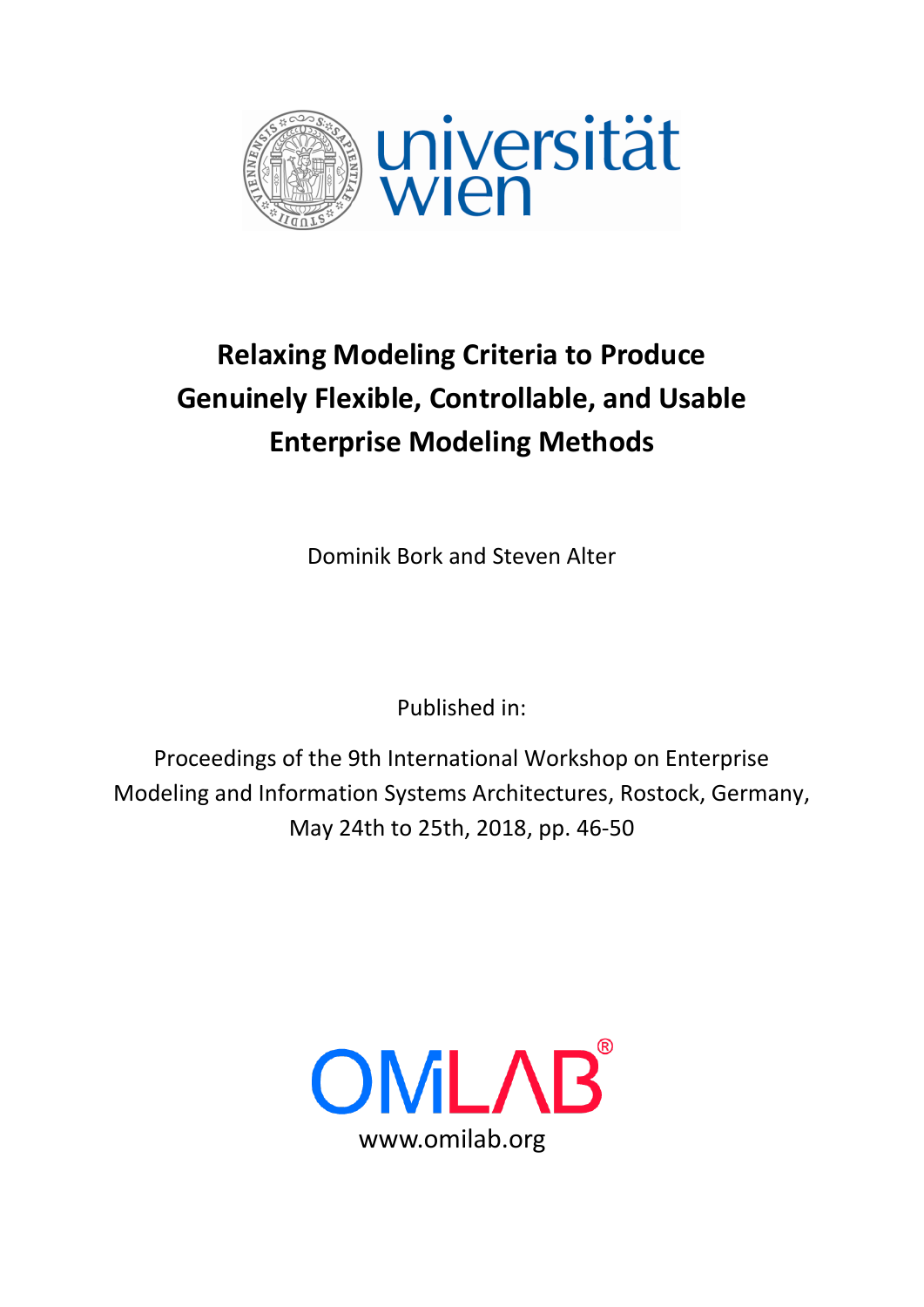# **Relaxing Modeling Criteria to Produce Genuinely Flexible, Controllable, and Usable Enterprise Modeling Methods**

Dominik Bork<sup>1</sup> and Steven Alter<sup>2</sup>

**Abstract:** Enterprise modeling (EM) applies abstraction in creating simplified representations of complex realities. Unfortunately, both the realities and the task of creating valid conceptual representations bring daunting challenges. Complexity is increasing, e.g. the transition of conventional production towards product-service systems operating in heterogeneous enterprise ecosystems. Simultaneously, modeling methods and tools tend to be formal and inflexible, and often are designed for automated model processing rather than for helping business professionals understand business situations. The result is the current, unsatisfying state of enterprise modeling, in which models can be developed and used directly only by modeling experts and are largely impenetrable to non-experts. This paper presents a set of principles that suggest directions for progress toward genuinely flexible, controllable, and usable enterprise models. The principles accept the relaxation of some expectations about enterprise modeling while trying to maintain rigor and completeness in models.

**Keywords:** Enterprise Modeling; Modeling Principles; Modeling Methods

## **1 Mismatch between Modeling Capabilities and Modeling Goals**

Attention to rigor and completeness is a central tenet of systems analysis and design (SA&D), requirements engineering, enterprise modeling, and conceptual modeling in general. For example, Bork and Fill [BF14, p. 3400] speak of representing "static and dynamic phenomena of systems prior to their implementation," which typically requires formal models that are precise and complete. A long term vision of translating directly and automatically from conceptual models and requirements specifications to executable code has driven passionate IS research debates focusing on the completeness and general adequacy of ontologies, metamodels, and reference models.

The benefits of enterprise models often come at the cost of complexity and inflexibility due to formalization and rigor needs of modeling methods and supporting tools. In contrast, domain experts often perceive the business in imprecise ways and may or may not have the expertise to capture their knowledge in a conceptual model. Furthermore, modeling tools sometimes constrain intuitive specification of externalized knowledge by forcing users to express themselves in modeling languages that are unfamiliar or difficult to use.

<sup>&</sup>lt;sup>1</sup> University of Vienna, Research Group Knowledge Engineering, Waehringer Street 29, 1090 Vienna, Austria <dominik.bork@univie.ac.at>

<sup>2</sup> School of Management, University of San Francisco, San Francisco, USA, <alter@usfca.edu>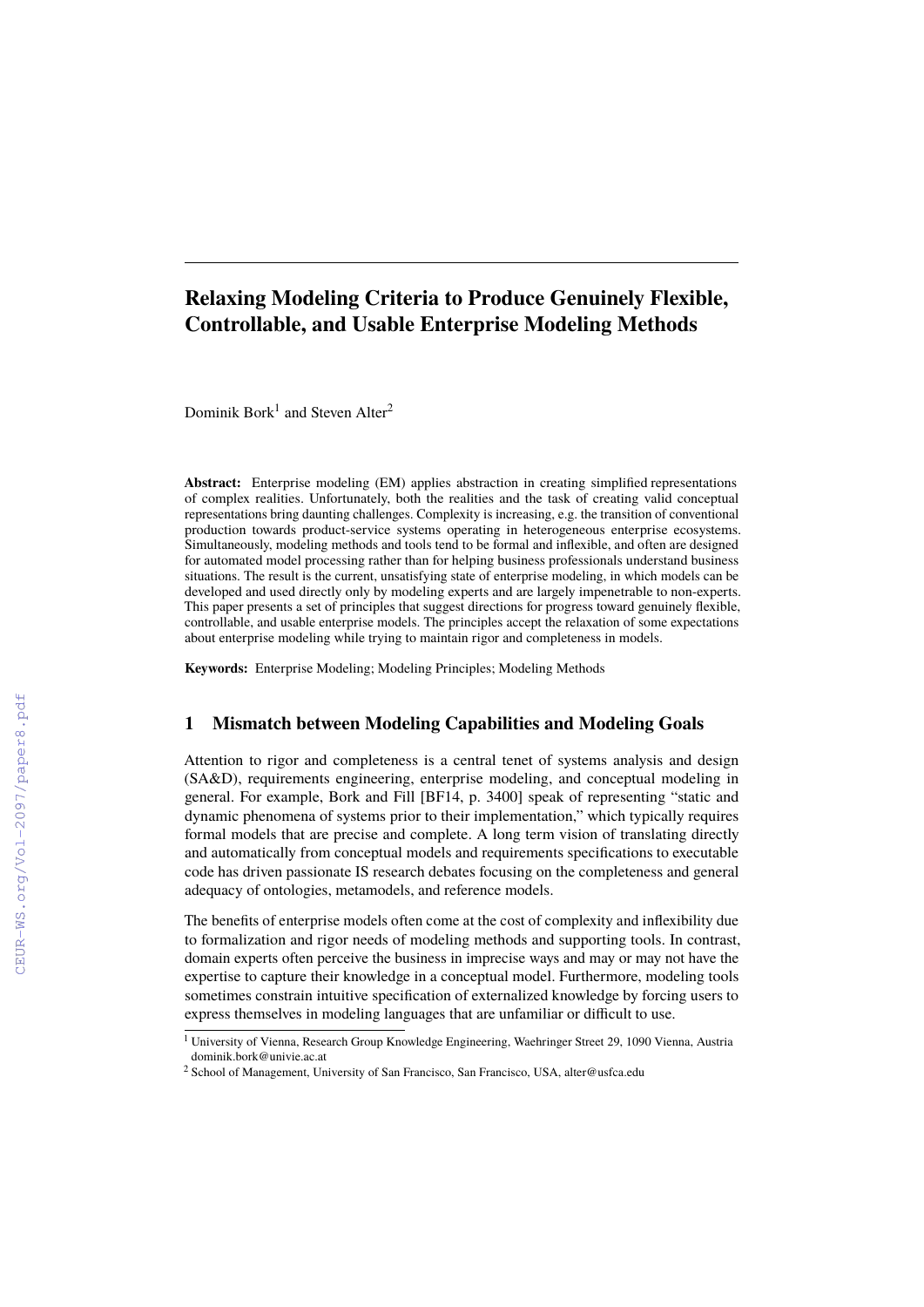A position paper by Sandkuhl et al. [\[Sa18\]](#page-5-0) encourages transforming EM from an elite discipline performed by experts towards a vision of "modeling for the masses". An important element of their future research agenda is *Softened Requirements to Completeness, Coherence and Rigor*. This paper builds on that goal by proposing a set of principles that might be incorporated in an EM approach for creating genuinely flexible, controllable, and usable models. Application of those principles probably would require softening some criteria for model quality that the EM community takes for granted. The question at hand is whether the proposed principles would generate desired benefits without sacrificing important values and goals of the EM community.

### **2 Principles for Relaxed Enterprise Modeling**

Our proposed EM principles aim at a compromise between important but divergent approaches to EM. Emphasizing rigor and correctness of models and modeling methods, Karagiannis and Kühn [\[KK02\]](#page-5-1) say that the foundations of formal modeling include the modeling language (comprising its semantics, syntax, and notation), modeling procedure, and mechanisms & algorithms. In contrast, Sandkuhl et al. [\[Sa18\]](#page-5-0) argue for democratizing EM and seem willing to accomplish that through approaches such as consolidating semiformal models produced by business professionals. This paper's compromise between those two directions maintains the idea of rigorous modeling but proposes principles that relax or even omit some built-in assumptions of current EM methods. We may find that most principles can co-exist while some of them prove mutually contradictory in practice.

| Principle                   | <b>Rationale</b>                                                           |  |
|-----------------------------|----------------------------------------------------------------------------|--|
| Abstraction                 | Models are abstractions of other things and therefore are not equivalent   |  |
|                             | to those things. The structure and behavior of a model is not equivalent   |  |
|                             | to the structure and behavior of whatever is being modeled. Increasing     |  |
|                             | the level of detail and precision in a model will not generate something   |  |
|                             | that is equivalent to whatever is being modeled.                           |  |
| Priorities                  | Details of models should be driven by the content being represented        |  |
|                             | and the purposes of the model's users. Details of models should not be     |  |
|                             | driven by a need to satisfy the requirements of a modeling technique or    |  |
|                             | metamodel or by the expectations or preferences of the EM community.       |  |
| <b>Usability Principles</b> |                                                                            |  |
| Controll-                   | Users should be able to control a model and view it from different         |  |
| ability                     | perspectives and at different levels of detail. Different users might have |  |
|                             | quite different goals ranging from attaining a basic understanding of a    |  |
|                             | business situation through using simulation or other automated methods     |  |
|                             | to predict how a system will behave.                                       |  |

Tab. 1: Principles for Relaxed Enterprise Modeling

*Continued on next page*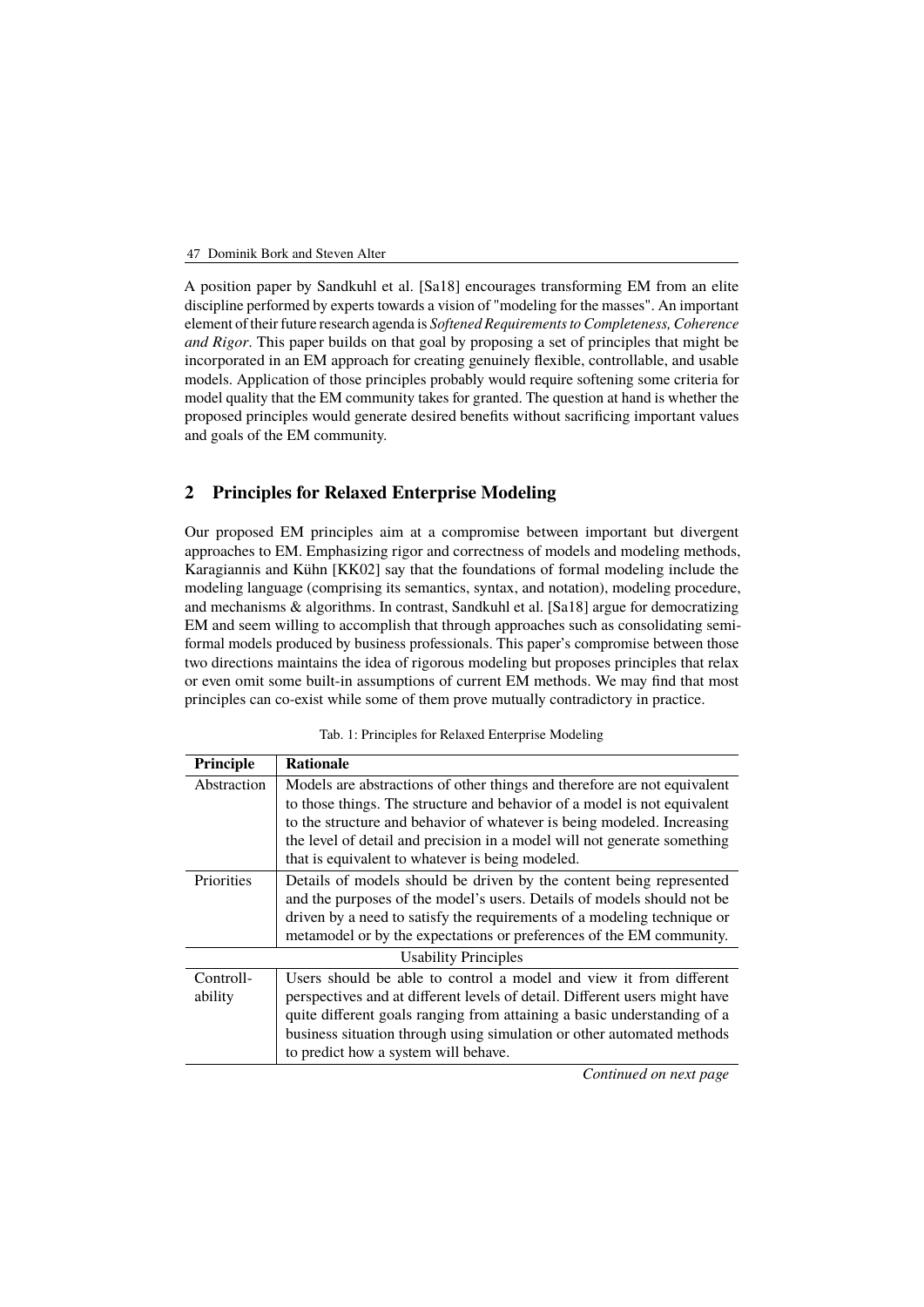Relaxing Modeling Criteria for Enterprise Modeling 48

| Tab. $1$ – Continued from previous page   |                                                                                                                                                                                                                                                                                                                                                 |  |
|-------------------------------------------|-------------------------------------------------------------------------------------------------------------------------------------------------------------------------------------------------------------------------------------------------------------------------------------------------------------------------------------------------|--|
| Principle                                 | <b>Rationale</b>                                                                                                                                                                                                                                                                                                                                |  |
| Zoomability                               | As with online maps, it should be possible to visualize and explore the<br>entire system under study and any part of it by changing the focus and<br>level of detail, e.g., from highly aggregated to highly detailed. Using<br>different zoom levels to slide between different levels of detail enables<br>interactive exploration of models. |  |
| Cognitive<br>manage-<br>ability           | Modeling methods, notations, and tools should not impose extraneous<br>cognitive load [Sw94]. Modeling tools should help modelers focus on<br>the content that they are concerned with and should minimize additional<br>attention required to understand or use tools or notations for representing<br>and displaying that content.            |  |
| <b>Content Principles</b>                 |                                                                                                                                                                                                                                                                                                                                                 |  |
| Minimum<br>critical<br>specifica-<br>tion | One of Cherns' [Ch87] sociotechnical principles says that designers and<br>modelers should specify only what is necessary and should not specify<br>unnecessary details. In a broader sense, over-specification is futile because<br>the frequent occurrence of noncompliance and workarounds [Al14].                                           |  |
| Design<br>incomple-<br>tion               | Another of Cherns' sociotechnical principles says that the design of<br>a sociotechnical system is always incomplete because sociotechnical<br>systems (including processes, participants, goals, etc.) typically adapt in<br>response to changes in the environment that surrounds it.                                                         |  |
| Complete-<br>ness linked<br>to purpose    | Simulation and code generation require complete models. Incomplete mod-<br>els are adequate for representing vague or incomplete information [GP18],<br>or for supporting communication among stakeholders.                                                                                                                                     |  |
| Precision<br>linked<br>to<br>purpose      | Some aspects of a model or modeling language can be very precise while<br>other aspects can be relatively vague. E.g., an imprecise model of a<br>business process may be useful before filling in all intermediate events<br>and task types.                                                                                                   |  |
| <b>Modeling Principles</b>                |                                                                                                                                                                                                                                                                                                                                                 |  |
| Domain<br>specificity                     | A model's domain should be specified clearly. The domain of many<br>models is somewhat unclear. For example, some models do not include<br>the characteristics of human participants who produce a system's output.                                                                                                                             |  |
| Semantic<br>clarity                       | Concepts in a model or modeling language should be defined clearly. That<br>might seem obvious until one looks at models of service in which the<br>concept of 'service' itself is not defined clearly.                                                                                                                                         |  |
| Adaptable<br>syntax                       | In contrast to established beliefs, it is possible for a model to be useful<br>even if it does not have a formal syntax. In co-evolutionary contexts,<br>syntactic concepts can be defined while modeling [CA13, WSG17].                                                                                                                        |  |
| Flexible<br>notation                      | In certain scenarios, it is important for modelers to introduce specific<br>notations while modeling [Bu18].                                                                                                                                                                                                                                    |  |

*Continued on next page*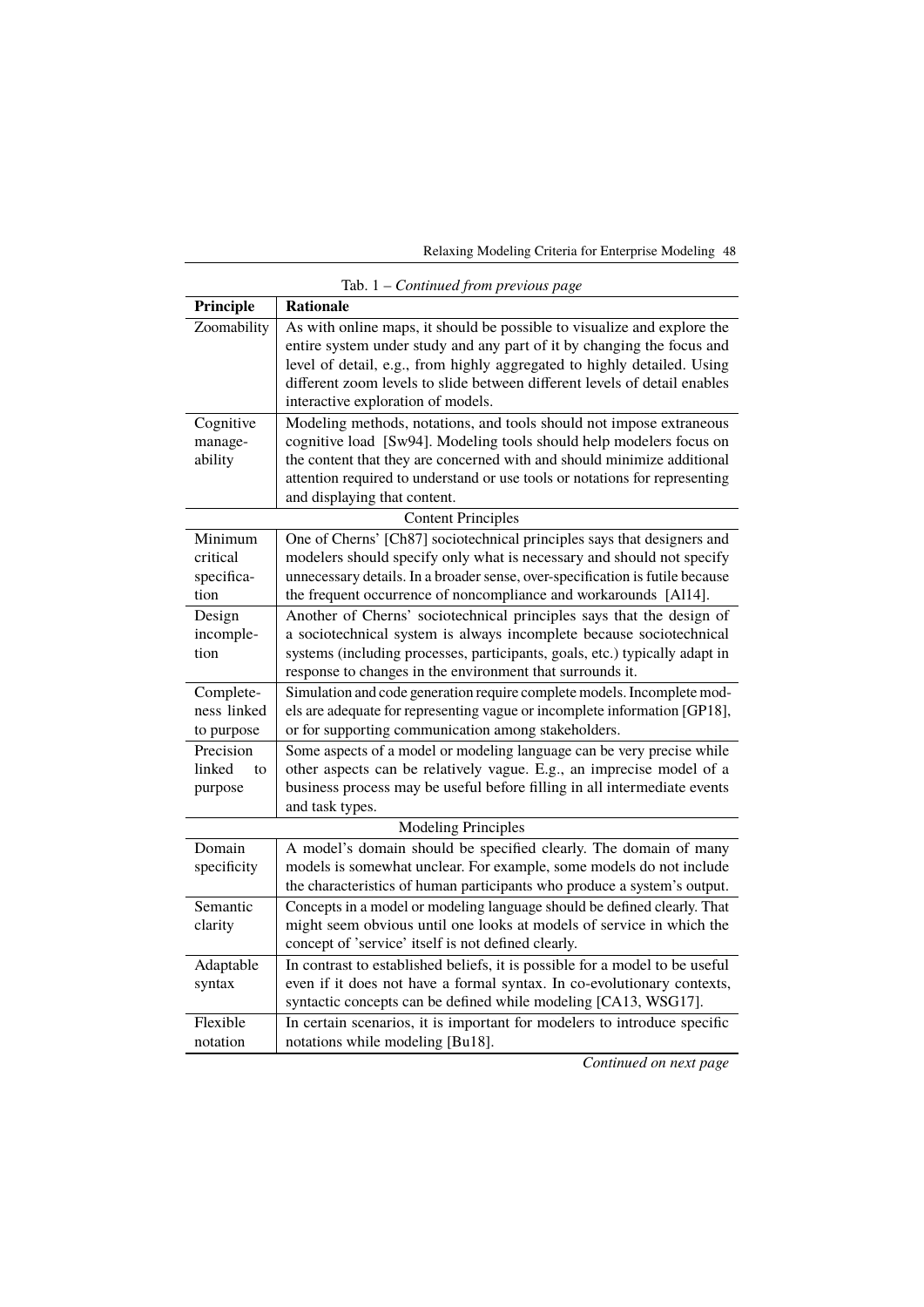#### 49 Dominik Bork and Steven Alter

| Tab. $1$ – Continued from previous page |                                                                                                                                                |  |
|-----------------------------------------|------------------------------------------------------------------------------------------------------------------------------------------------|--|
| Principle                               | <b>Rationale</b>                                                                                                                               |  |
| Imprecise<br>semantics                  | Imprecision is almost inevitable when typical domain experts create<br>conceptual models. Models should not try to be more precise than domain |  |
|                                         | experts' imprecise knowledge about the system under study [GP18].                                                                              |  |
| Flexible                                | It is possible to produce useful models without using a structured modeling                                                                    |  |
| modeling                                | procedure. Just as one might fill out a jigsaw puzzle by moving from the                                                                       |  |
| procedures                              | outside toward the center, it might also be possible to fill out the puzzle                                                                    |  |
|                                         | from the center to the outside.                                                                                                                |  |
| Flexible                                | Controlled flexibility should be reflected in modeling tools, which should                                                                     |  |
| Tooling                                 | adapt to a user's objectives. Rigorously specified fixed metamodels and                                                                        |  |
|                                         | metamodel constraints are needed in some cases. In other cases, modelers'                                                                      |  |
|                                         | creativity and intuitions call for bypassing or augmenting fixed structures.                                                                   |  |
| Modularity                              | Models should consist of modules whose interactions and internal ele-                                                                          |  |
|                                         | ments can be named and described separately. Modularity makes it easier                                                                        |  |
|                                         | to describe the structure of a model and to set up the structure of a model                                                                    |  |
|                                         | before filling in the details.                                                                                                                 |  |
| Module-                                 | In a modular structure, concepts that are relevant to one module might                                                                         |  |
| specific                                | not be relevant to another module. Therefore it should be possible for                                                                         |  |
| semantics                               | different modules to have different semantics.                                                                                                 |  |
| Module-                                 | In a modular structure, any syntax that might be relevant to one module                                                                        |  |
| specific                                | might not be relevant to another module. Therefore it should be possible                                                                       |  |
| syntax                                  | for different modules to be modeled using different syntax.                                                                                    |  |
| Optional                                | Modules are encapsulated but visibility to other modules or to users is                                                                        |  |
| trans-                                  | optional, and ranges from glass box to black box.                                                                                              |  |
| parency                                 |                                                                                                                                                |  |

## **3 Concluding Remarks**

Research in conceptual modeling and EM focuses primarily on the precise and unambiguous representation of all relevant aspects of a system under study. Construction of these models is supported by modeling tools and methods that are not well suited to be used by domain experts and other stakeholders who lack modeling expertise. Thus, despite the wide adoption of EM and its strong contribution to the analysis and design of complex systems, its rigor and formality present obstacles to theory-driven and creativity-employing techniques of the IS discipline.

Each principle proposed by this paper presents a research challenge along a path toward enabling people who are not EM experts to participate fully in EM. Each principle can be used in describing or evaluating existing EM methods and in thinking about new EM methods, especially methods that might apply IS theories such as work system theory or